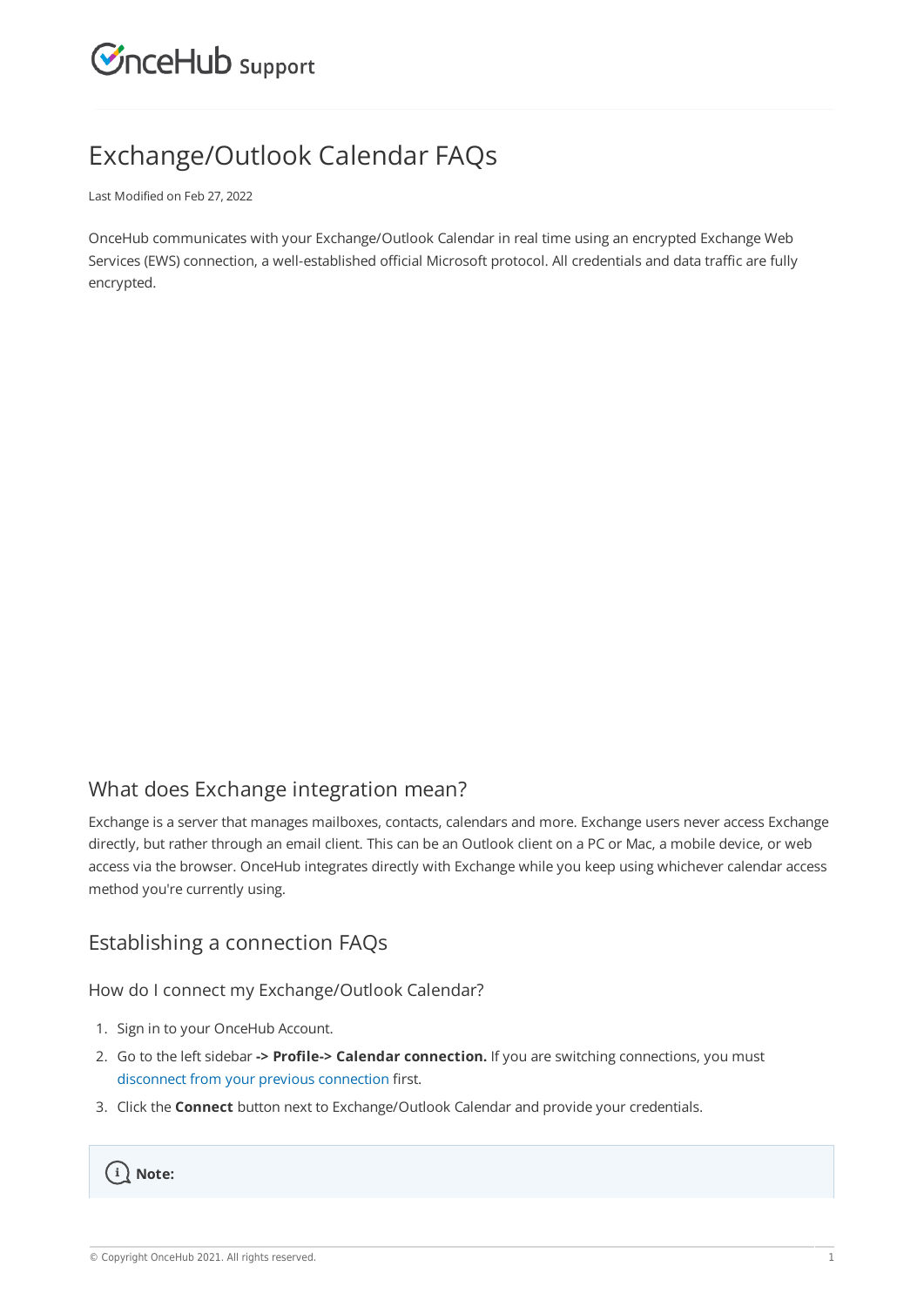# $\mathcal{Y}$ nceHub support

Microsoft does not support Transport Layer Security (TLS) below TLS version 1.2. Learn more about how Exchange/Outlook Calendar uses TLS

#### Learn more about connecting to Exchange/Outlook Calendar

### I already have a calendar connected. How do I switch to another?

Your account can only be connected to one calendar at a time. If you want to switch from one calendar to another, or from one connection method to another, you will need to disconnect the previous one and then connect the new one.

In your OnceHub Account, open the left sidebar and select **Profile -> Calendar connection**. Click the **Disconnect** link and then connect to another calendar or connection method. Learn more about disconnecting a calendar

### I cannot connect - what should I do?

See our step-by-step connection guide or our troubleshooting guide.

# Connection characteristics FAQs

### How does OnceHub connect with Exchange/Outlook Calendar?

OnceHub communicates with your Exchange/Outlook Calendar using the Exchange Web Services (EWS) API, a wellestablished official Microsoft protocol. All credentials and data traffic are fully encrypted. The integration uses the permissions Users already have when viewing calendars (for example, only free/busy), so no new information will be accessible to them.

### Learn more about Exchange/Outlook integration security



OnceHub does not support Microsoft ActiveSync connections at this time.

### How are my credentials stored?

When you enter your credentials to connect OnceHub to your Exchange/Outlook Calendar, your password is encrypted with AES-256 (Advanced Encryption Standard) and stored in our cloud database.

Learn more about how sign-in credentials are stored and protected by OnceHub

### Which Exchange versions are supported?

Most Exchange versions are supported: Exchange Online (hosted) and On-premises Exchange (versions 2007, 2010, 2013, and 2016).

### **Important:**

Please note that Office 365 support for EWS is **not** supported.

Can OnceHub connect with shared calendars or resources (rooms)?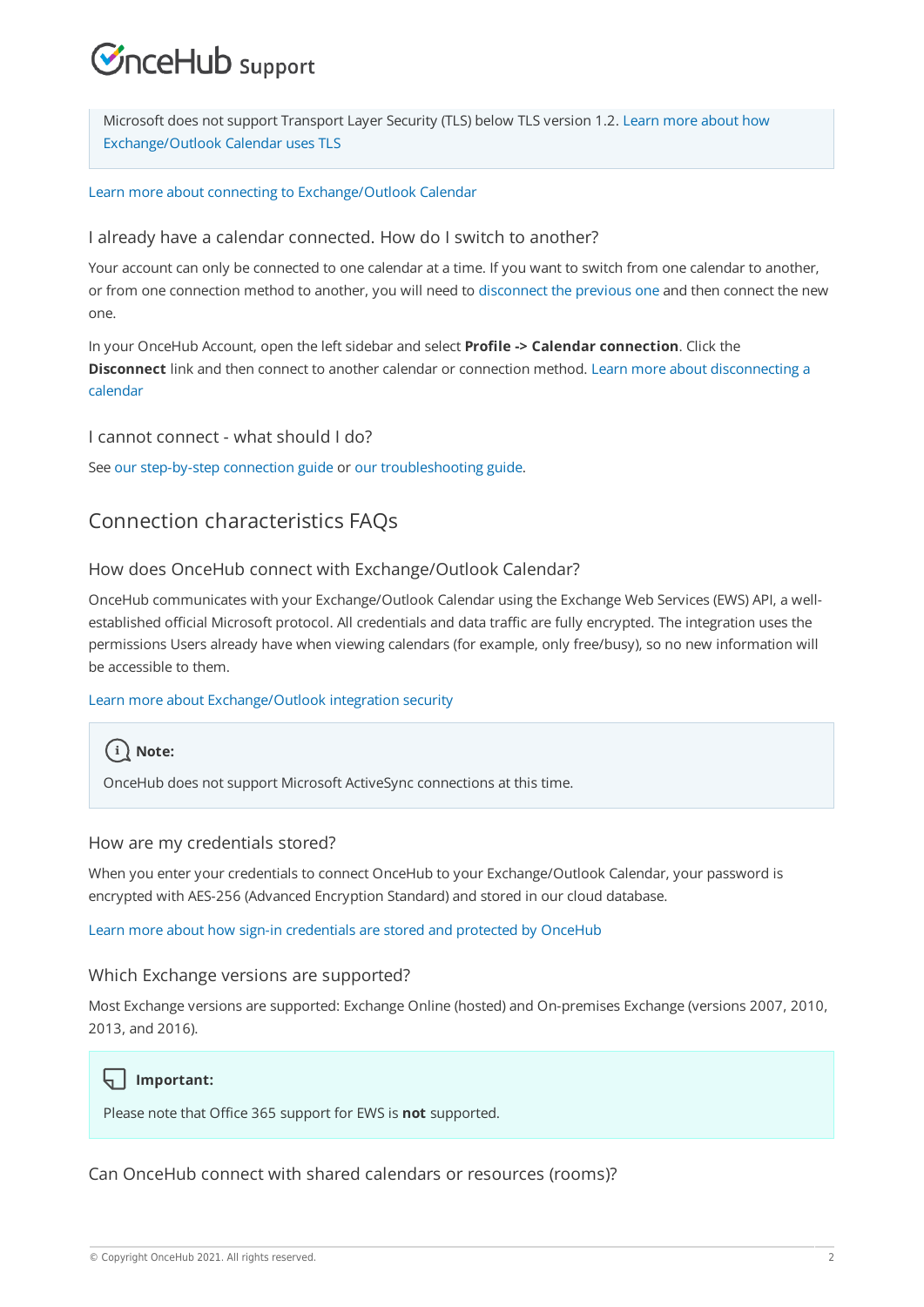# $\mathcal{\widetilde{S}}$ nceHub support

Your default calendar, sub-calendars (folders) and shared calendars are supported.

Resource calendars are supported if you are connected via OAuth 2.0 or our PC connector, if the resource calendar is shared with full read/write permissions. Learn more about using Exchange/Outlook resource calendars

### What happens if my password changes?

If your Outlook password is changed, you must reconnect with the new password to restore the connection. Learn more about resolving connection issues

### What happens if there's an issue with the connection?

During a connection failure, ScheduleOnce Booking pages cannot accept bookings.This measure is taken to prevent the possibility of double bookings.

To enable bookings, you must either restore the connection by reconnecting, or disconnect your calendar by clicking the **Disconnect** link and then reconnect again. Learn more about disconnecting a calendar

# Working with Exchange/Outlook Calendar FAQs

### Can I disable the Exchange/Outlook Calendar invite that is sent to my Customers?

In ScheduleOnce, you can disable the Exchange/Outlook Calendar invite email in **Setup -> ScheduleOnce setup - >** relevant Booking page **->** Customer notifications and uncheck the box that sends the Exchange/Outlook Calendar invite email.

# $(i)$  Note:

The **Customer notifications** section will be on the Event type if the Booking page is associated with at least one Event type.

### I cannot see my scheduled meeting in my Exchange/Outlook Calendar

In your Exchange/Outlook Calendar, make sure that the calendar in which your meeting was scheduled is selected. Find it in the calendar list in the left bar and click it to select it.

You can also select the activity in the ScheduleOnce Activity stream, then click the action menu (three dots) in the right-hand pane and select **View Calendar event** (Figure 1).

#### **Details**

| 30-minute meeting<br>Thu, May 30, 2019, 04:00 PM - 04:30 PM |                                     |
|-------------------------------------------------------------|-------------------------------------|
| Cancel/reschedule policy<br>$x - c$<br><b>Details</b>       | وال<br>View related activities<br>⚠ |
| <b>Detailed status</b><br><b>Scheduled (By Customer)</b>    | View Calendar event                 |

Figure 1: View Calendar event